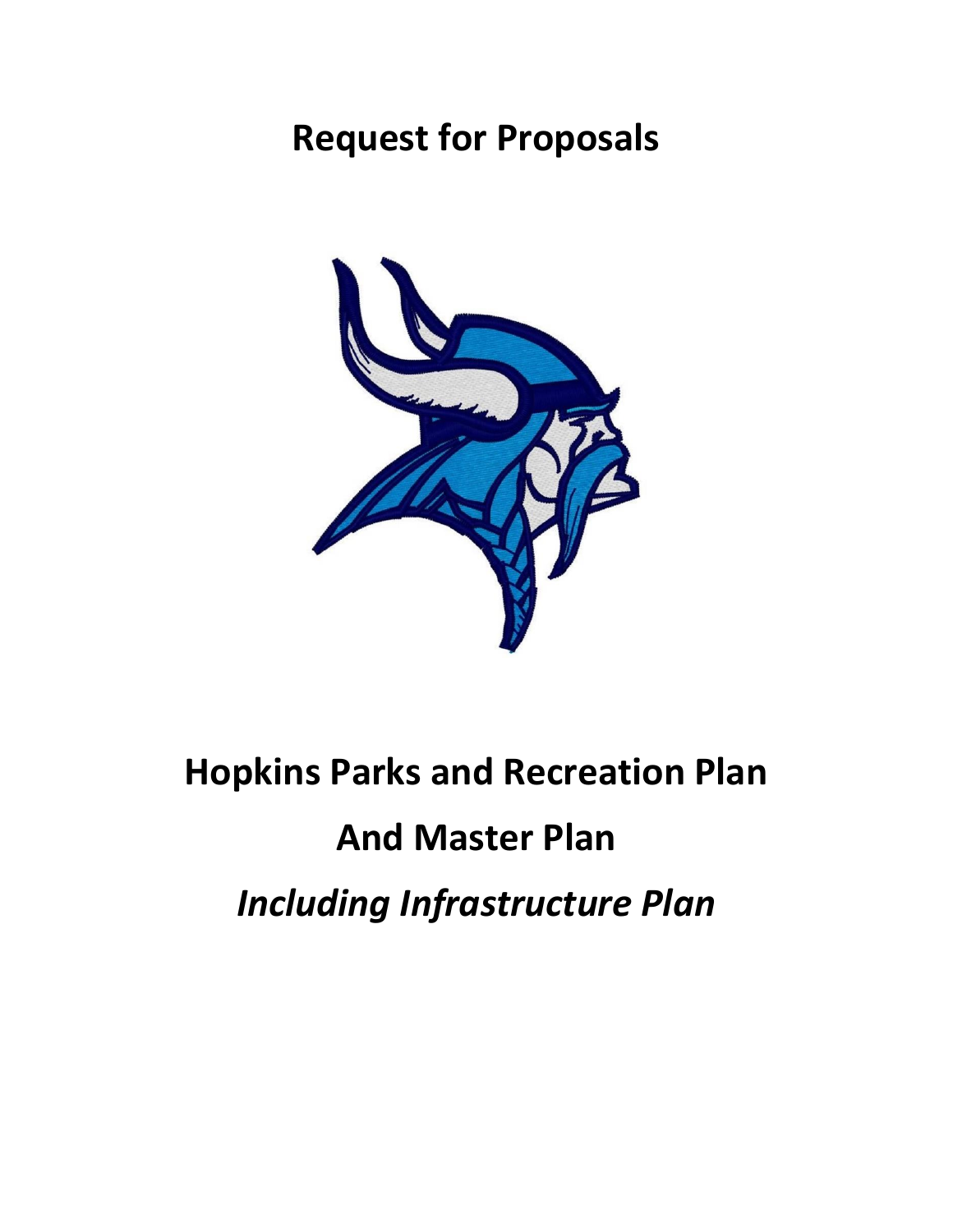#### **Introduction**

Hopkins Township, and the Village of Hopkins, Allegan County Michigan are seeking bids to create a joint Master Plan. The plan process would include working with a steering committee comprised of representatives of both the incorporated Village and the Township to review the existing development plans, and to create a joint cohesive plan with consideration of today's demographics and development pressures that currently face the Township.

## **Community Profile**

Hopkins Township is a rural agricultural township located in northeastern Allegan County. The Township has a population of approximately 2700 people, and is approximately equidistant to the cities of Grand Rapids, Holland, and Kalamazoo. Within the center of the Township lies the Village of Hopkins, an incorporated village with a population of approximately 900 that provides limited services and encompasses a majority of the Hopkins Public Schools properties. The Village is currently considering an extension of sewer services into the Township.

Hopkins is unique in that it has three highway exits within its jurisdiction, however an abundance of prime farmland and current lack of infrastructure cause friction between proposed developers and the Township's historic efforts to remain a largely undeveloped agrarian community. In recent years the Township has seen multiple parcels be removed from its tax rolls as property is purchased by and entered into the sovereign nation trust of the Match-e-be-nash-she-wish Band of Pottawatomi Reservation. Currently, public hearings are underway that may further reduce the footprint of the Township as properties may be annexed into the City of Wayland.

## **Contacts**

The Hopkins Township and Village of Hopkins Zoning Administrator will serve as the point of contact for the Township as it relates to all aspects Master Plan. The Hopkins Township Planning Commission, Hopkins Village Council, and various community members will also be involved in the Master Plan process through a series of meetings, public hearings, and community engagement sessions.

## **Plan Objectives**

The objective for the Hopkins Master Plan is to review and update the established community vision through public engagement and identify strategies to implement and support that vision. The Plan will continue to be an essential guide to future development based upon community support. While the Plan will be a joint effort, both jurisdictions will continue to maintain their own ordinances; therefore the Plan may have dual recommended Zoning Action plans to meet the goals and objectives for each.

## **Plan Expectations**

The Hopkins Master Plan will….

 $\triangleright$  Comply with the Michigan Planning Enabling Act.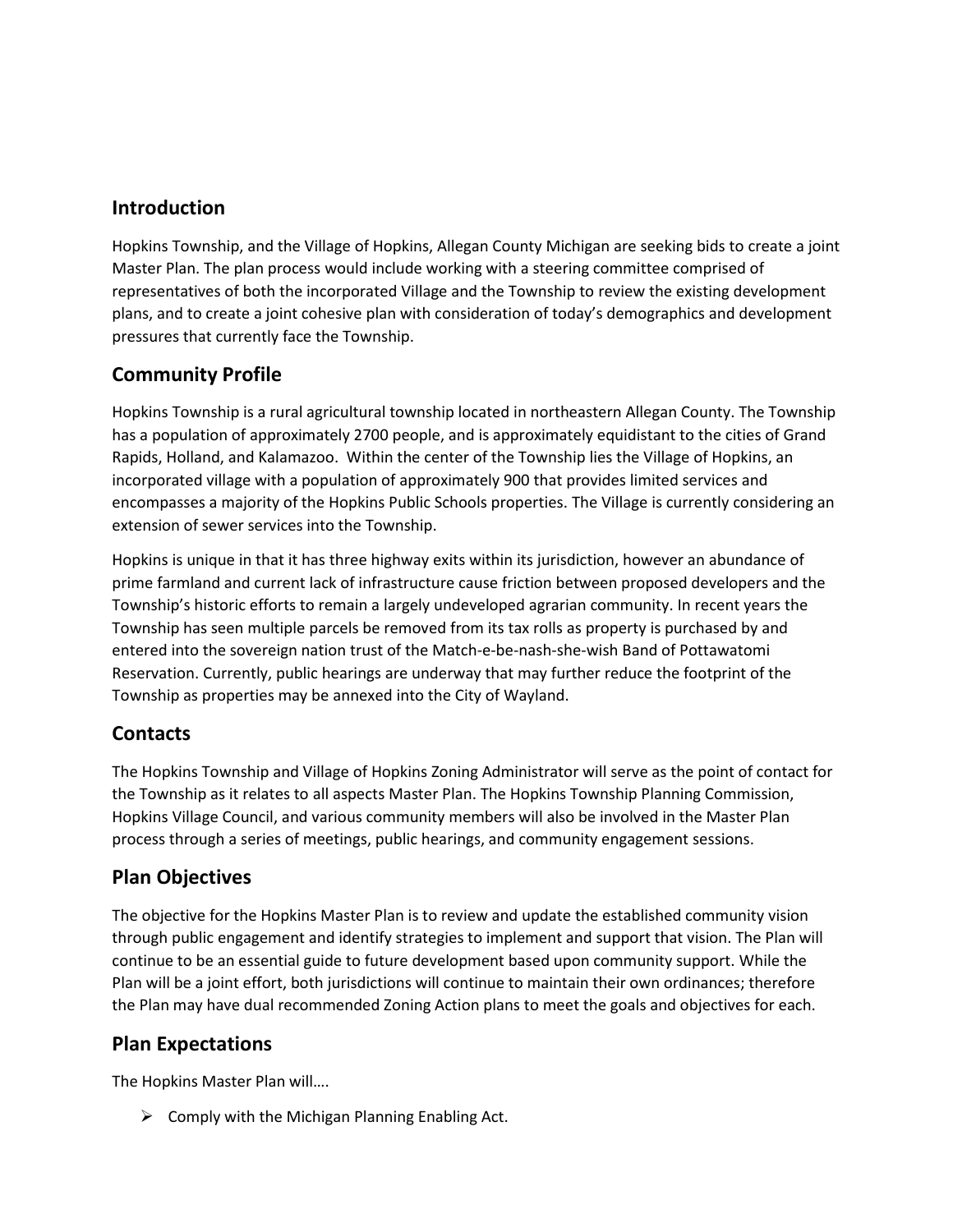- $\triangleright$  Reflect the community's desired direction for the future 5-25 years based on public engagement opportunities to be included within the planning process.
- $\triangleright$  Identify strategies for priorities as identified within the planning process.
- $\triangleright$  Address land use and infrastructure.
- $\triangleright$  Evaluate previously established goals, identify any additional goals, and identify implementation actions, timelines, and responsible parties for each jurisdiction
- $\triangleright$  Consider regional changes that may affect development potential
- $\triangleright$  Have engagement opportunities that are also accessible online
- $\triangleright$  Include a section dedicated to development of a comprehensive infrastructure plan including potential expansion of the Village sewer system to provide service within the Township.

The Hopkins Parks and Recreation Plan will…

- $\triangleright$  Comply with State of Michigan Requirements
- $\triangleright$  Update and expand the existing plan to reflect community goals for both lands and recreation opportunity enrichment

#### **Scope of Work**

With assistance from the Township Zoning Administrator and other Officials, the selected consultant will develop a final deliverable that includes the following:

- ➢ **Document Draft:** The consultant will prepare the Draft Master Plan, including graphics, for review, culminating in the final version to be adopted by the Hopkins Township Planning Commission and Hopkins Village Council.
- ➢ **User-Friendly Format:** The Master Plan will be accessible to the public, and be presented in as much of a streamlined and clarified format as possible. Electronic versions shall include hyperlinks to additional sources, references, etc.
- ➢ **Updated Maps:** The consultant will provide updated zoning and land use maps.
- ➢ **Project Schedule:** The consultant will provide the Committee with an anticipated schedule and timeline for the above work to be completed in a timely manner (target 12-18 months) of contract execution.

#### **Selection Criteria**

The Committee shall select finalists from the complete proposals received before the deadline. The Committee may ask finalists to present their proposals to the Planning Commission in person before final selection. Final decisions in awarding a contract will be based on the following criteria:

- $\triangleright$  Specialized experience of firm and related experience on projects of similar scope
- $\triangleright$  Qualifications, references, and capability of key staff members
- $\triangleright$  Project approach including team organization, structure, and schedule
- $\triangleright$  Understanding of project objectives
- $\triangleright$  Quality and completeness of proposal
- $\triangleright$  Demonstrated experience and creativity conducting a public engagement strategy to produce positive outcomes